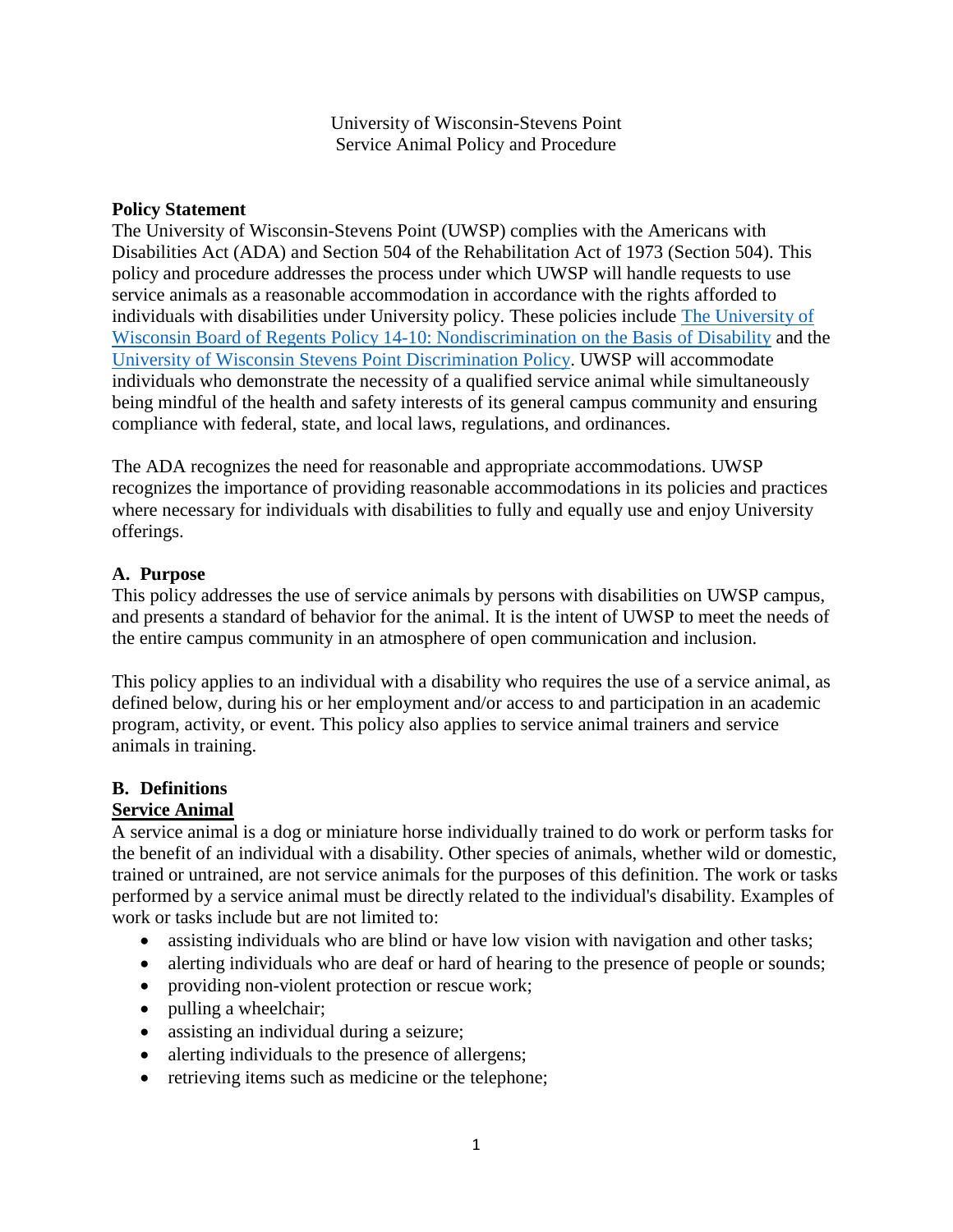- providing physical support and assistance with balance and stability to individuals with mobility disabilities; and
- helping persons with psychiatric and neurological disabilities by preventing or interrupting impulsive or destructive behaviors.

The crime deterrent effects of an animal's presence and the provision of emotional support, wellbeing, comfort, or companionship do not constitute work or tasks for the purpose of the definition of a service animal.

A miniature horse may be considered a reasonable accommodation, upon request, if the miniature horse has been individually trained to do work or perform tasks for the benefit of the individual with a disability. In determining whether reasonable modifications of policies, practices, or procedures can be made to allow a miniature horse into a specific facility, a public accommodation shall consider the type, size, and weight of the miniature horse and whether the facility can accommodate these features; whether the handler has sufficient control of the miniature horse; whether the miniature horse is housebroken; and whether the miniature horse's presence in a specific facility compromises legitimate safety requirements that are necessary for safe operation.

## **Reasonable Accommodation**

Reasonable accommodation is a modification to a campus policy, procedure, or environment that will allow a person with a disability to perform the essential duties and functions of his or her position and/or allow a person to fully and equally participate in the academic programs of the campus (including classes, housing, university events and activities).

### **C. Policy and Law**

This policy was created in accordance with Titles I and II of the Americans with Disabilities Act, as amended, and Section 504 of the Rehabilitation Act of 1973. If any provision herein conflicts with the applicable provisions of the above federal laws, the federal laws will apply.

### **D. Service Animal Access to University Facilities**

Individuals with disabilities shall be permitted to be accompanied by their service animals in all areas of a public entity's facilities where members of the public, participants in services, programs or activities, or invitees, as relevant, are allowed to go.

### **E. Procedure for requesting the use of a Service Animal**

Students and visitors who wish to request a reasonable accommodation should contact the Disability and Assistive Technology Center (DATC) in Albertson Hall at 715-346-3365. Employees who wish to request a reasonable accommodation should contact Human Resources in Old Main at 715-346-2606.

### **1. Responsibility of University Offices**

• Disability Services will contact appropriate university entities (which may include housing, food service, or facility services) to make them aware that there is a service animal on campus.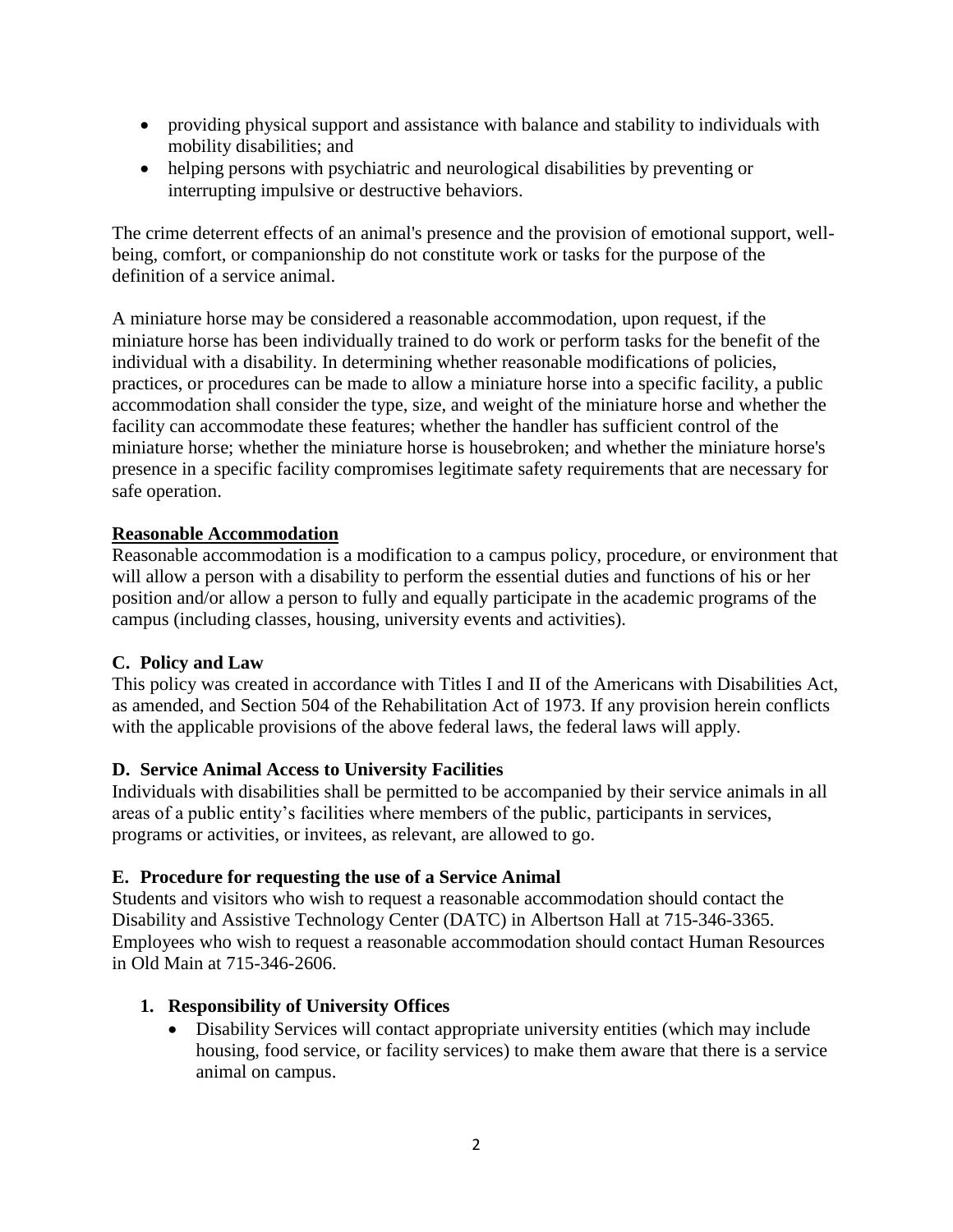- Grounds crew will provide a reasonable location for the animal to toilet and will keep the animal's toilet area free from obstructions (snow, branches, etc.).
- Disability Services will coordinate all necessary classroom and other campus accommodations with appropriate faculty and/or staff.
- Faculty and staff should contact Disability Services if they have concerns over the use of a service animal in a particular classroom or other course-related setting or location.
- The Dean of Students Office will make contact with an identified alternate handler in the case of an emergency.
- Risk Management and University Police and Security Services will be consulted as needed.

## **2. Responsibilities of the Owner and/or Alternative Handler**

The handler of the service animal will:

- Meet with appropriate offices to ensure service animals are accommodated in a timely fashion. Students meet with the Disability Services staff to discuss equal access and participation in educational programs on campus; UWSP employees meet with the ADA Coordinator to discuss work environment and/or working conditions on campus.
- Be in control of the animal at all times. Service animals shall be restrained with a harness, leash, or other tether unless an individual's disability precludes the use of such devices or if such devices would unreasonably hinder or interfere with the service animal's safe and effective performance of its work or tasks. If not tethered, a service animal must otherwise be under the control of its handler, whether by voice command, signals, or other effective means.
- Ensure all animal care needs are met and all public health and safety concerns addressed properly; maintain animal health, hygiene, and vaccination.
- Ensure all required state and municipal license requirements (including vaccination) are met.
- Use designated areas on campus, if applicable, for outdoor toilet and/or exercise of service animal.
- Ensure the immediate clean-up and disposal of animal waste.
- Make prior arrangements for a person to take custody of the service animal in the event of a handler emergency. The handler shall complete contact information on the Service Animal Agreement form.

## **3. Reasonable Inquiries Regarding Service Animal**

If the need for service animal is not reasonably obvious to the University, the University may request the following information from the handler/owner:

- Whether the animal is required because of a disability.
- A description of the tasks or work that the animal has been trained to perform.
- If applicable, notification that the dog is in training.

If an owner or handler refuses to provide the above information, the University may refuse to allow the animal to enter or remain on campus property.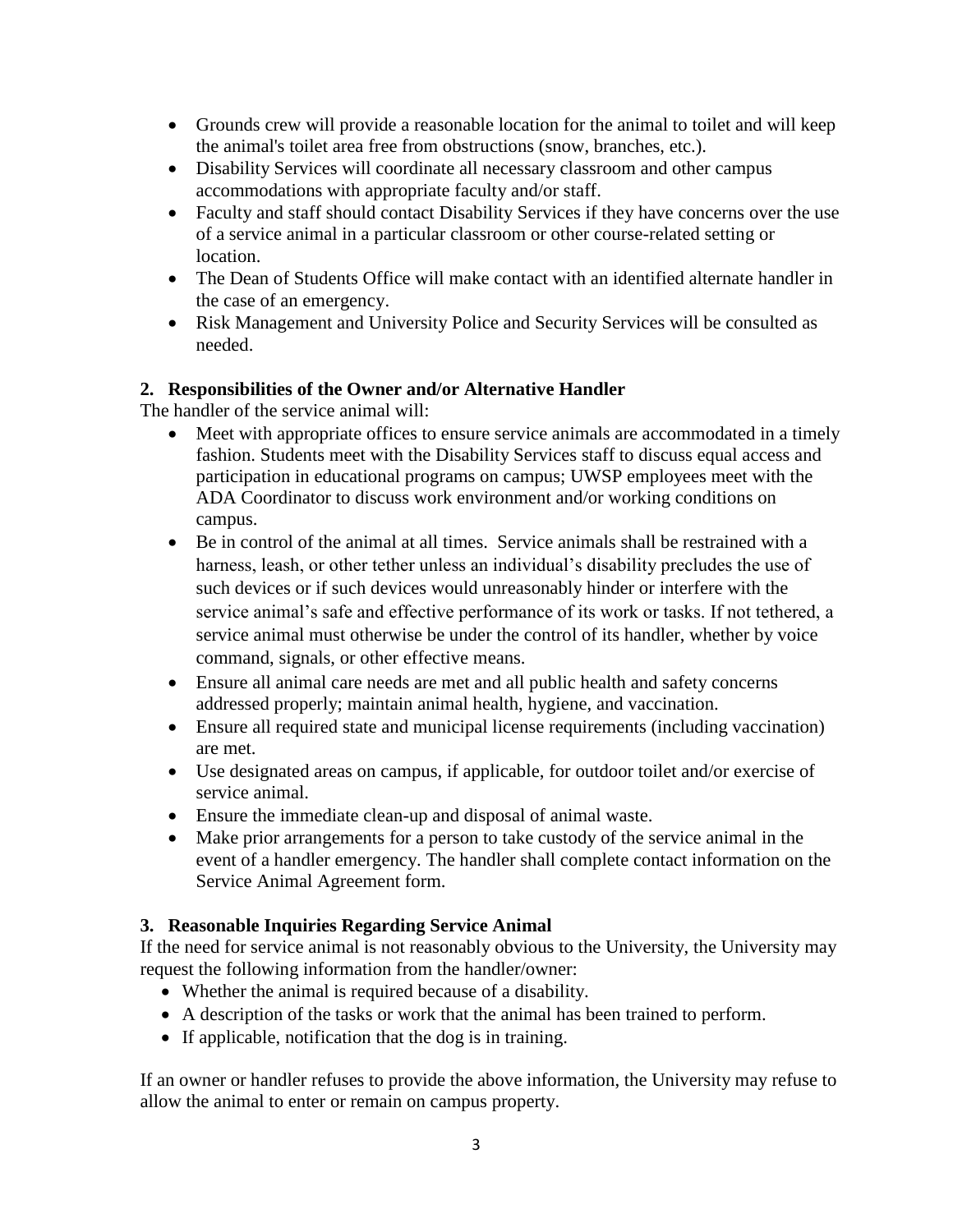## **4. Liability and Insurance**

The handler shall be responsible for all liability and claims related to the service animal and all insurance requirements related to the service animal. UWSP/State of Wisconsin provides no indemnification to the assistance animal, handler, or resident. UWSP/State of Wisconsin provides no personal property insurance coverage.

### **F. Removal of Service Animal**

The University may require a service animal to be removed from a UWSP facility or location if:

- The handler is unable or unwilling to maintain proper control over the animal;
- The animal is not housebroken;
- The animal poses a direct threat to the health or safety of others; or
- The animal's presence fundamentally alters or is disruptive to the workplace, learning environment, or educational program.

### **G. Service Animals in Training**

[Wisconsin Statutes chapter 106.52\(](https://docs.legis.wisconsin.gov/statutes/statutes/106/III/52)3)(am) states that individuals who are service animal trainers may have service animals in training accompany them in public places. If these animals are being trained by an individual who is not using the service animal for their own personal disability, the training individual should notify UWSP Director of the Disability and Assistive Technology Center. The animal trainer shall follow all of the responsibilities previously stated in this policy. Upon notification of a service animal in training, the DATC Director will share the information with any needed stakeholders as appropriate, to inform them of the rights and responsibilities of the animal trainer per this policy.

### **H. Managing disability conditions and concerns of all UWSP residential community**

The health and well-being of all occupants in UWSP residence halls shall be considered in regard to the room assignment of a student with a service or assistance animal, as long as the student with the disability is provided with full and equal access to the residence facilities similar to that of nondisabled students. Members of the UWSP community with a medical condition(s) that are affected by dogs or other animals (e.g. asthma, respiratory disease, severe allergies), should contact Disability Services if they have a health or safety related concern about exposure to an animal in a UWSP facility and if they require accommodations.

Students with such medical conditions are to contact Residential Living as early as possible in order to make other housing arrangements if needed. Roommates/suitemates will be made aware of the planned presence of an animal in their residence by Residential Living staff.

## **I. Filing a Complaint, Grievance or Appeal on the Basis of Discrimination**

Any student dissatisfied with a decision concerning a service animal should reference the [Disability Services Grievance and Appeal Procedures.](https://www.uwsp.edu/disability/Pages/Student%20Resources/grievanceProcedure.aspx) Any employee dissatisfied with a decision concerning a service animal should also reference the [Discrimination, Grievance and Appeal](http://www.uwsp.edu/hr/Documents/Discrimination%20Policy.pdf)  [Procedures.](http://www.uwsp.edu/hr/Documents/Discrimination%20Policy.pdf) Nothing in this policy shall prohibit a person from filing a complaint with an external agency, such as the Wisconsin Attorney General's Office, the Wisconsin Equal Rights Division of the Department of Workforce Development, the U.S. Department of Education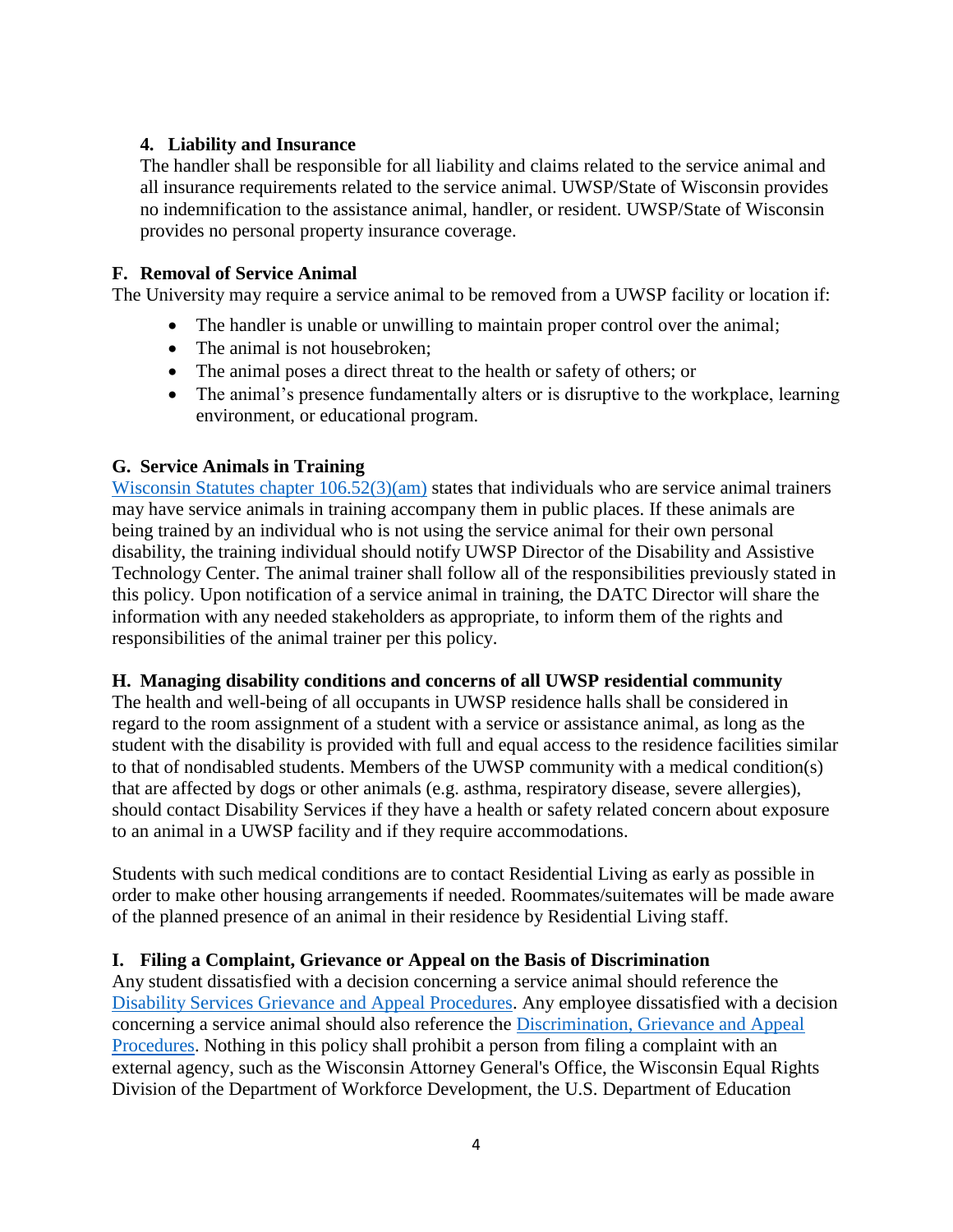Office of Civil Rights, the U.S. Equal Employment Opportunity Commission or the U.S. Department of Justice.

# **J. Complaint Involving the Use of Animal on Campus**

If a person has a dispute, disagreement, or complaint as to an individual's use of a service animal under this policy, suspects or has observed animal abuse or neglect, or has observed threatening behavior from an animal, the Dean of Students and/or UWSP Police and Security Services should be contacted immediately for appropriate action. Any person who intentionally distracts, disrupts, antagonizes, or harms an animal protected under this policy may be subject to University student conduct or employee disciplinary processes.

# **K. General Restrictions on Animals on University Lands under UWS Ch.18**

For all other uses and/or presence of animals on University property or lands that are not specifically provided for in this policy, the provisions of [UWS Ch. 18.08](https://docs.legis.wisconsin.gov/code/admin_code/uws/18/08) shall apply.

# **L. Campus Resources/Stakeholders**

- Counseling Center Director (715-346-3553)<http://www.uwsp.edu/counseling>
- Dean of Students Office (715-346-2611)<http://www.uwsp.edu/dos>
- Disability and Assistive Technology Center (DATC) (715-346-3365) <http://www.uwsp.edu/disability>
- Equity and Affirmative Action (EAA) / ADA Coordinator (715-346-2002) <http://www.uwsp.edu/equity>
- Facility Services (715-346-2124)<http://www.uwsp.edu/facsv>
- University Police and Security Services (715-346-3456)<http://www.uwsp.edu/protsv>
- Residential Living (715-346-3511)<http://www.uwsp.edu/resliving>
- Risk Management (715-346-2618)<http://www.uwsp.edu/rmgt>
- University Dining Services (715-346-3434)<http://www.uwsp.edu/dining>

## **Resources**

*Federal Resources* Americans with Disabilities Act Amendment Act (ADAAA) of 2008

Title I of the Americans with [Disabilities Act \(ADA\) of 1990](https://www.ada.gov/ada_title_I.htm)

Title II of the Americans with [Disabilities Act \(ADA\) of 1990](https://www.ada.gov/ada_title_II.htm)

[Section 504 of the Rehabilitation Act of 1973](https://www.dol.gov/oasam/regs/statutes/sec504.htm)

## *State Resources*

[Wisconsin State Legislature UWS 18.08\(1\)](https://docs.legis.wisconsin.gov/code/admin_code/uws/18/08) Personal conduct with animals on university property

[Wisconsin State Legislature 36.12](https://docs.legis.wisconsin.gov/statutes/statutes/36/12) Student discrimination prohibited

[Wisconsin State Legislature 106.52\(1\)\(fm\)](https://docs.legis.wisconsin.gov/statutes/statutes/106/III/52) Definition of service animal